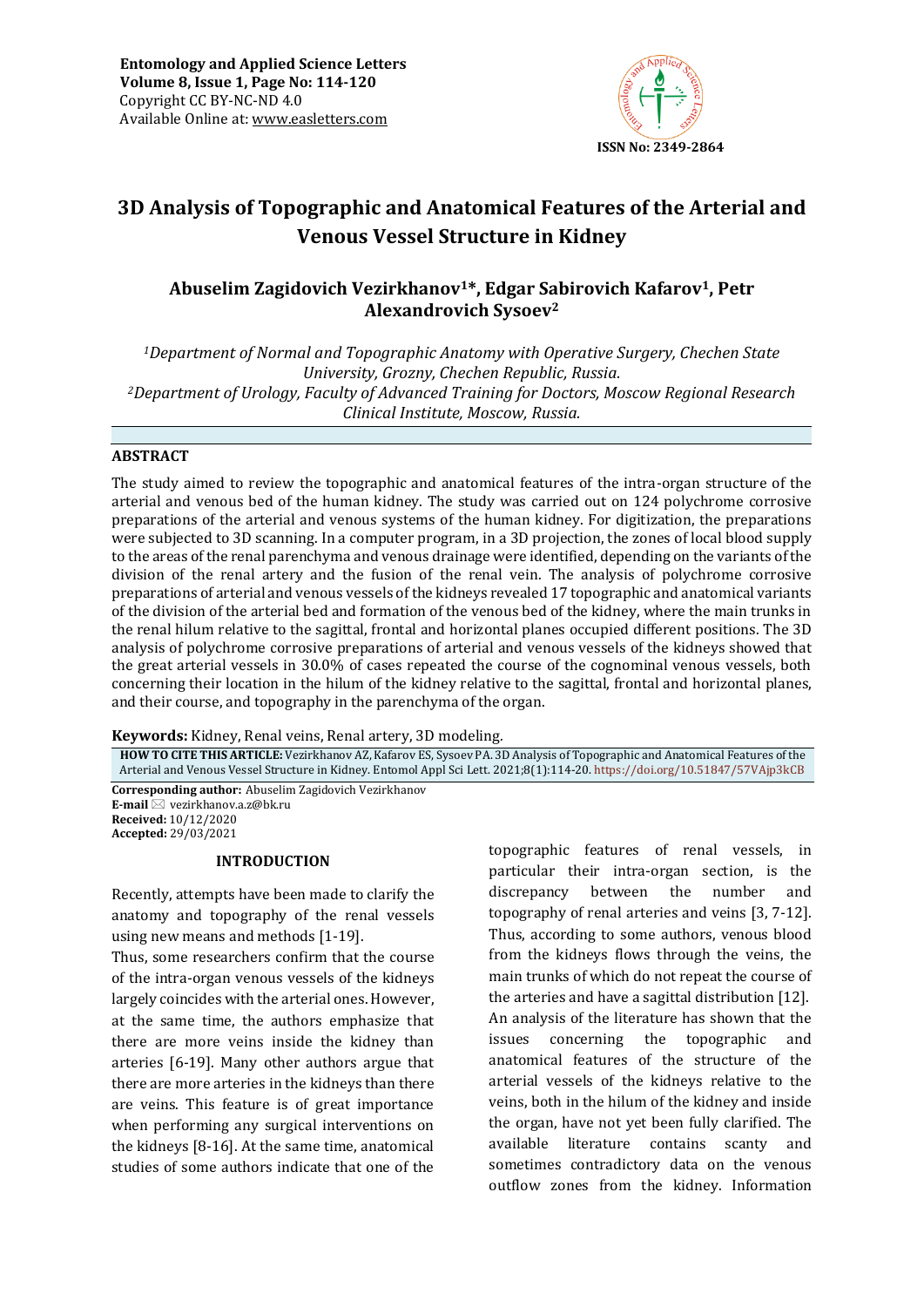about those zones would play a huge role in neoplastic lesions of the kidneys, for example, to identify the pathways of regional metastasis [15- 17].

## *Scope of the study*

To study the topographic and anatomical features of the intra-organ structure of the arterial and venous bed of the human kidney.

#### **MATERIALS AND METHODS**

This study was carried out on 124 polychrome corrosive preparations of the arterial and venous system of the human kidney, made from the kidneys of corpses of people of both genders, in the age range from 22 to 75 years, who had died from diseases not related to the pathology of the urinary system, acquired as part of a grant from the Russian Foundation for Basic Research (RFBR) No. 20-315-90008 of 2020. Since the study involved the topographic and anatomical features of the structure of the arterial and venous bed of the human kidney, variants of intra-organ branching of the arterial vessels of the kidney in the parenchyma of the organ and the types of fusion of venous vessels that do not change at the stages of ontogenesis and are genetically determined, we did not study those vessels in the age aspect, which is consistent with the data of F.R. Asfandiyarova (2011) [1].

# *Algorithm of the study*

1. Polychrome corrosive preparations of the arterial and venous system of the human kidney for digitization were subjected to 3D scanning using a 3D microcomputer tomographic digital system *RayScan 130* (Germany), at a current strength of 132 mAs, voltage 140 kV, with a helix pitch of 1.0 mm, and subsequent 3D modeling (Agreement No. 5 dated July 18, 2020).

2. On polychrome corrosion preparations of arterial and venous vessels of the kidney, we studied the following about the intra-organ branches of the renal artery and vein: a) the number of intra-organ arteries and veins of the kidney; b) the topography of the renal arteries and veins inside the kidney.

3. In a computer program in a 3D projection, the zones of local blood supply to the areas of the renal parenchyma and venous drainage were identified depending on the variants of the division of the renal artery and the fusion of the renal vein, as well as on the types of intra-organ branching of the branches of the renal artery and the fusion of the tributaries of the renal vein in 3D projection with di- and trichotomy variants of arterial division, and fusion of venous sub-branches.

All the obtained digital material and the data of instrumental research methods were processed by the methods of variation statistics using a workstation with an *Intel Core2Duo T5250 1.5 GHz processor, RAM* up to *2 GB* on the *Windows 7*  platform. In the course of the work, we used the *Excel* application package from *Microsoft Office 2007*.

### **RESULTS AND DISCUSSION**

As a result of the studies carried out on polychrome corrosion preparations of renal vessels, we found that in most cases (16.4%, at p≤0.05) with a dichotomous division of the main renal artery, A. renalis (I), relative to the frontal plane at the hilum of the kidney to the ventral, A. ventralis (zonal) (II) and dorsal branches, A. dorsalis (zonal) (II), the main renal vein, V. renalis (I), is formed relative to the horizontal plane from the superior polar vein, V. superius polus (zonal) (II) and inferior polar veins, V. inferior polus (zonal) (II), coming out of the superior and inferior corners of the renal sinus. The ventral and dorsal branches of the main renal artery cover the renal pelvis from its ventral and dorsal surfaces, supplying blood to the corresponding parts of the anterior and posterior half of the kidney. In this variant, the polar veins, draining the parenchyma of the superior and inferior renal poles, go from the superior and inferior corners of the renal sinus and exit the renal hilum, located above and below the pelvis, gradually merging and forming the main trunk of the renal vein.

In the next group of preparations, identified in 12.4% of cases, with a dichotomous division of the main renal artery, A. renalis (I), relative to the horizontal plane into the superior polar artery, A. superius polus (zonal) (II) and the inferior polar artery, A. inferior polus (zonal) (II), the polar veins of the main renal venous trunk follow the same course as the main arteries, merging relative to the horizontal plane from the superior polar vein, V. superius polus (zonal) (II) and inferior polar vein, V. inferior polus (zonal) (II), at p≤0.05. The polar main arteries supplying the parenchyma of the superior and inferior poles of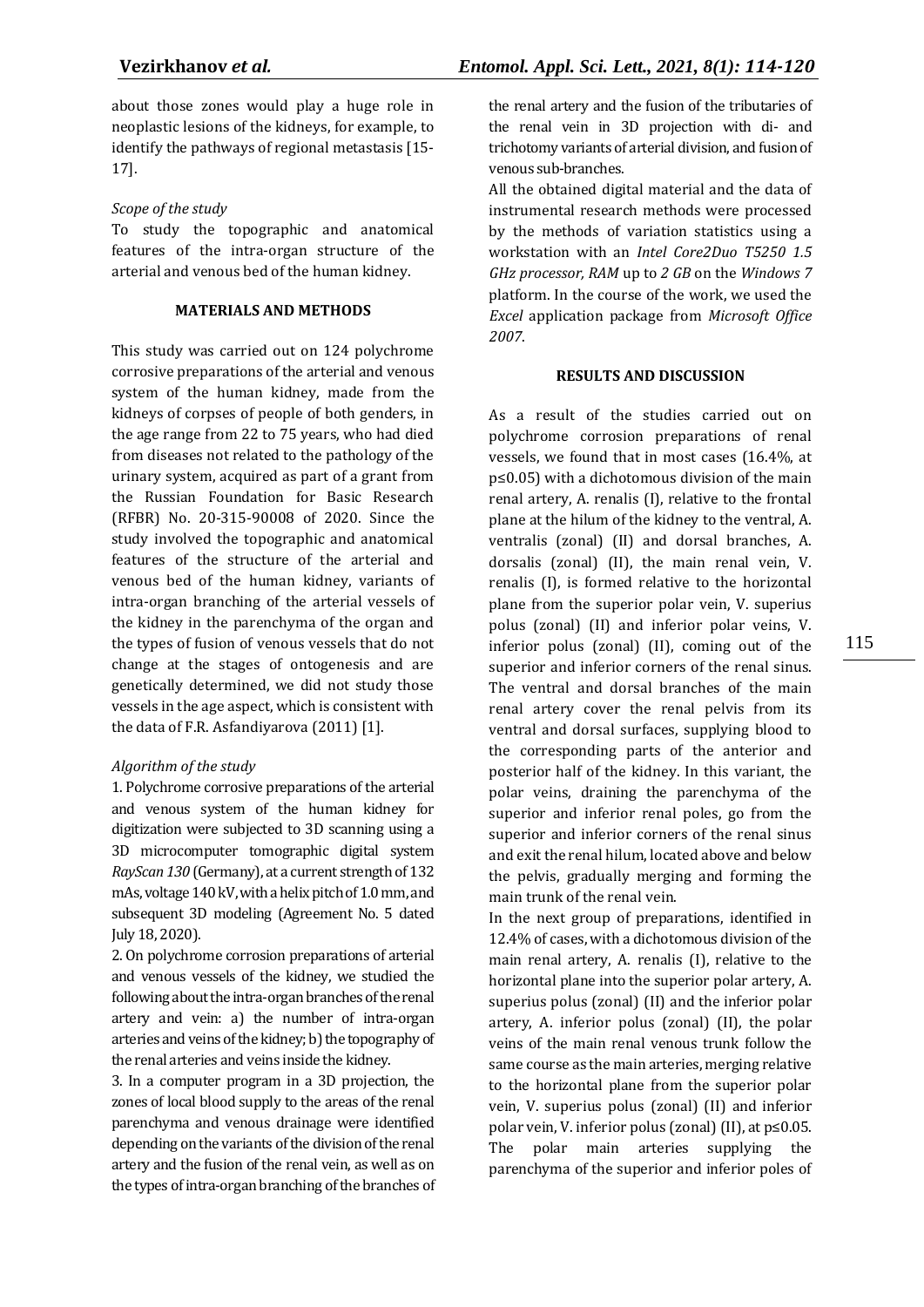the kidney and the main veins that repeat the course of the arteries, draining the parenchyma of the renal poles, exit in the area of the renal hilum from the superior and inferior corners of the renal sinus. At the same time, the superior and inferior polar arteries and veins were topographically located above and below the renal pelvis, merging to form the main trunk of the main vein, V. renalis (I), as well as being the site of the division of the renal artery, A. renalis (I).

Further, it was found that during the dichotomous division of the main renal artery, A. renalis (I) in the hilum of the kidney relative to the horizontal plane to the superior polar artery, A. superius polus (zonal) (II), and the inferior polar artery, A. inferior polus (zonal) (II), the main renal vein, V. renalis is formed from merging relative to the frontal plane of the ventral vein, V. ventralis (zonal) (II) and the dorsal vein, V. dorsalis (zonal) (II), which was observed in 11.1% of cases, with p≤0.05. Further, it was found that during the dichotomous division of the main renal artery, A. renalis (I), in the hilum of the kidney relative to the horizontal plane to the superior polar artery, A. superius polus (zonal) (II) and the inferior polar artery, A. inferior polus (zonal) (II), the main renal vein, V. renalis, is formed from merging of the ventral vein, V. ventralis (zonal) (II), and the dorsal vein, V. dorsalis (zonal) (II), relative to the frontal plane, which was observed in 11.1% of cases, with p≤0.05. The polar arteries, in this case, are directed to the superior and inferior corner of the renal sinus at the hilum of the kidney, located above and below the renal pelvis.

In the next group of preparations, found in 10.2% of cases with a dichotomous division of the main renal artery, A. renalis (I), in the hilum of the kidney relative to the frontal plane to the ventral branch, A. ventralis (zonal) (II) and the dorsal branch, A. dorsalis (zonal) (II), renal venous vessels repeat the course of the main arteries, merging from the ventral vein, V. ventralis (zonal) (II), and the dorsal vein, V. dorsalis (zonal) (II) in the main trunk of the renal vein, V. renalis (I), at  $p \le 0.05$ . In this variant, the main arteries and veins, duplicating each other, supply and drain the parenchyma of the corresponding parts of the ventral and dorsal half of the kidneys. In 8.2% of cases, at p≤0.05, in the next group of preparations, a dichotomous division of the main renal artery, A. renalis (I), was observed in the

hilum of the kidney relative to the frontal plane to the ventral artery, A. ventralis (zonal) (II) and the dorsal artery, A. dorsalis (zonal) (II). In this case, the formation of the main renal vein, V. renalis (I) came from the superior polar, central, and inferior polar veins, located in the same frontal plane. In this variant, the main arteries, being distributed in the ventral and dorsal half of the kidney, supply blood to the parenchyma of its corresponding parts, and the veins drain the parenchyma of the ventral and dorsal half of the kidneys in the region of its poles and the central part.

Further, when analyzing corrosive preparations, we found a variant of a dichotomous division of the main renal artery, A. renalis (I) in the hilum of the kidney relative to the frontal plane to the ventral artery, A. ventralis (zonal) (II) and the dorsal artery, A. dorsalis (zonal) (II), while the renal vein, V. renalis (I) was formed from the superior polar vein, V. superius polus (zonal) (II), the inferior polar vein, V. inferior polus (zonal) (II) and the dorsal central vein, V. dorsalis, centralis (zonal) (II), which was observed in 7.3% of cases, with p≤0.05. The main arteries in this variant are involved in the blood supply to the ventral and dorsal half of the kidney, while the main veins drain the parenchyma of the poles of the kidney and its dorsal central part.

In the next group of corrosive preparations of renal vessels, we found a variant of a trichotomous division of the main renal artery, A. renalis (I) in the hilum of the kidney relative to the frontal and horizontal planes to the ventral artery, A. ventralis (zonal) (II), the dorsal artery, A. dorsalis (zonal) (II) and the inferior polar artery, A. inferior polus (zonal) (II). In this case, the renal veins, V. renalis (I), repeat the course of the main arteries, merging at the hilum of the kidney relative to the frontal and horizontal plane from the ventral vein, V. ventralis (zonal) (II), the dorsal vein, V. dorsalis (zonal) (II) and the inferior polar vein, V. inferior polus (zonal) (II) into the main trunk of the renal vein, V. renalis (I), which was observed in 6.1% of cases, at p≤0.05. The ventral artery supplies with blood the parenchyma of the anterior half of the superior pole of the kidney, and the dorsal artery supplies the posterior half. In this case, the inferior polar artery is located in the parenchyma of the inferior pole of the kidney from the ventral and dorsal surfaces. The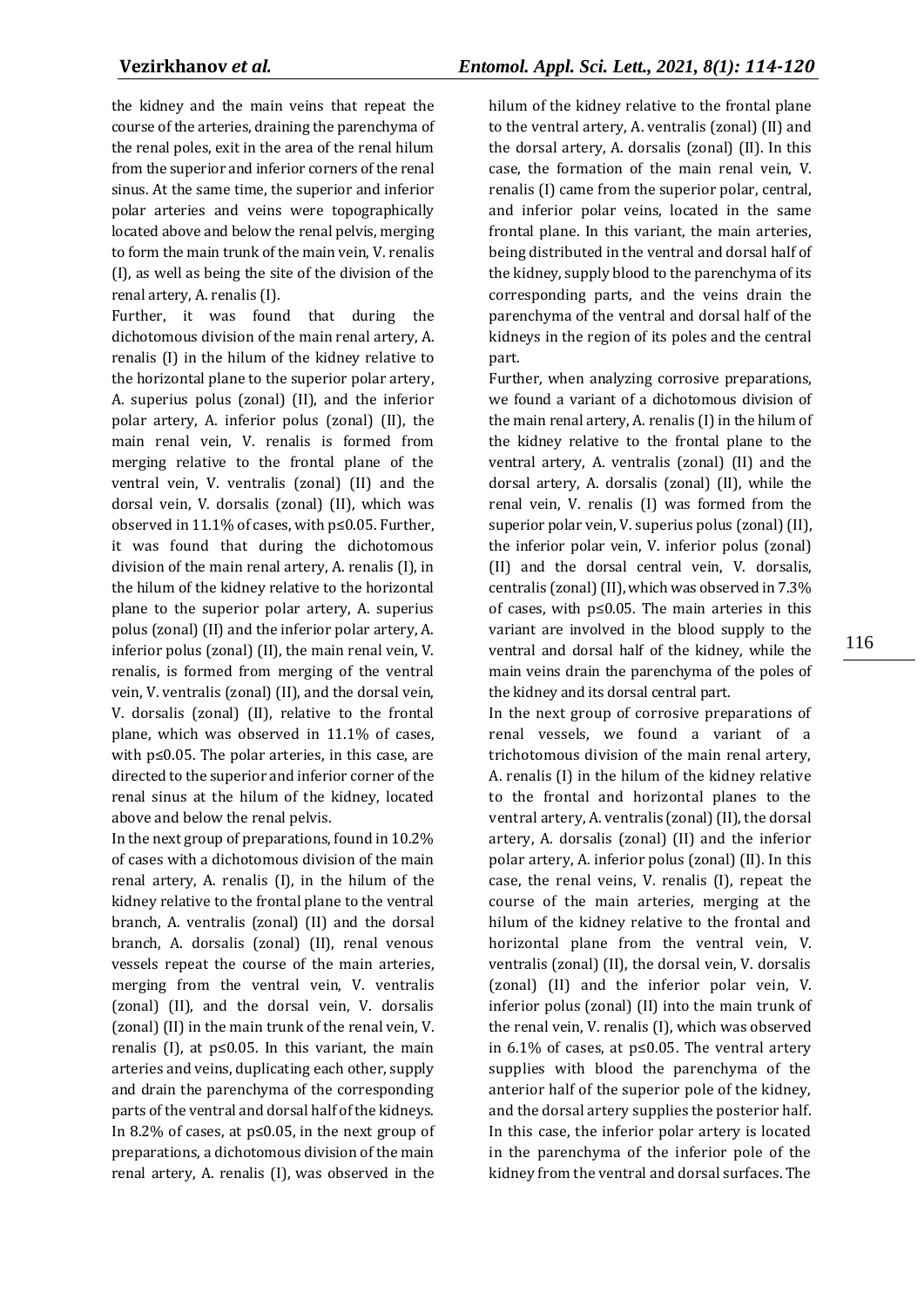main veins, duplicating the course of the arteries, drain the corresponding zones of the renal parenchyma.

In 4.5% of cases, at p≤0.05, we observed the following group of corrosive preparations with a variant of a trichotomous division of the main renal artery, A. renalis (I) in the hilum of the kidney relative to the frontal and horizontal planes to the ventral artery, A. ventralis (zonal) (II), the dorsal artery, A. dorsalis (zonal) (II) and the inferior polar artery, A. inferior polus (zonal) (II). It should be noted that the formation of the renal vein, V. renalis (I) in this case starts from the superior polar vein, V. superius polus (zonal) (II), the central vein, V. centralis (zonal) (II), and the inferior polar vein, V. inferior polus (zonal) (II). The branches of the ventral artery are located in the parenchyma of the anterior half of the superior pole of the kidney, and the dorsal one in the posterior half. In this case, the inferior polar artery is involved in the blood supply to the parenchyma of the inferior pole of the kidney from the ventral and dorsal sides.

Further, in 4.4% of cases, at p≤0.05, we observed a group of corrosive preparations where the main renal artery, A. renalis (I) was divided in the hilum of the kidney relative to the frontal plane into the ventral artery, A. ventralis (zonal) (II) and the dorsal artery, A. dorsalis (zonal) (II). In this case, the renal vein, V. renalis (I) is formed from the ventral (superior polar, central, inferior polar) veins V. ventralis, superius polus (zonal) (II), V. centralis (zonal) (II), V. inferior polus (zonal) (II) and the dorsal central vein, V. dorsalis, centralis (zonal) (II). The ventral and dorsal arteries supply blood to the parenchyma of the corresponding parts of the anterior and posterior half of the kidney, and the main veins drain the parenchyma of the poles and its central part.

In the next group of corrosive preparations, we found a variant of a dichotomous division of the main renal artery, A. renalis (I), relative to the horizontal plane into the superior polar artery, A. superius polus (zonal) (II), and the inferior polar artery, A. inferior polus (zonal) (II), while the formation of the renal vein, V. renalis (I) in the hilum of the kidney started from the superior polar vein, V. superius polus (zonal) (II), the central vein, V. centralis (zonal) (II) and the inferior polar vein, V. inferior polus (zonal) (II) located in the same frontal plane, which was observed in 4.1% of cases, at  $p \le 0.05$ . With this variant, the main arteries are located with their branches in the parenchyma of the superior and inferior poles of the kidney. The veins, at the same time, are involved in the drainage of the poles of the kidney and its central part.

Further investigation of corrosive preparations revealed a group with a variant of a dichotomous division of the main renal artery, A. renalis (I) to the ventral, A. ventralis (zonal) (II), and dorsal, A. dorsalis (zonal) (II) branches. In this case, the formation of renal veins, V. renalis (I) relative to the frontal and horizontal plane starts from the ventral, V. ventralis (zonal) (II), dorsal, V. dorsalis (zonal) (II), and superior polar veins, V. superius polus (zonal) (II), which was found in 3.3% of cases, with p≤0.05. In this variant, the corresponding arteries branch out in the ventral and dorsal halves of the kidney, and the venous vessels take part in the drainage of the parenchyma of the ventral and dorsal halves of the inferior and superior poles of the kidney.

In the next group of corrosive preparations, found in 2.5% of cases, at p≤0.05, the renal artery, A. renalis (I) is divided into ventral, A. ventralis (zonal) (II), dorsal, A. dorsalis (zonal) (II) and inferior polar, V. inferior polus (zonal) (II) branches relative to the frontal and horizontal planes. Renal veins, V. renalis (I) in this case are formed in the hilum of the kidneys relative to the frontal plane from the ventral, V. ventralis (zonal) (II) and dorsal, V. dorsalis (zonal) (II) veins. The ventral and dorsal arteries branch out in the parenchyma of the anterior and posterior half of the superior pole of the kidney, and the main veins take part in the drainage of the parenchyma of the ventral and dorsal halves of the kidney.

In 2.4% of cases, at p≤0.05, we observed the following group of corrosive preparations with a variant of a trichotomous division of the main renal artery, A. renalis (I), relative to the frontal and horizontal planes into the ventral, A. ventralis (zonal) (II), dorsal, A. dorsalis (zonal) (II) and superior polar, A. superius polus (zonal) (II) branches, while the renal vein, V. renalis (I) was formed in the hilum of the kidneys relative to the horizontal plane from the superior polar, V. superius polus (zonal) (II) and the inferior polar, V. inferior polus (zonal) (II) veins. The ventral and dorsal arteries supply blood to the parenchyma of the anterior and posterior halves of the inferior pole of the kidney, and the superior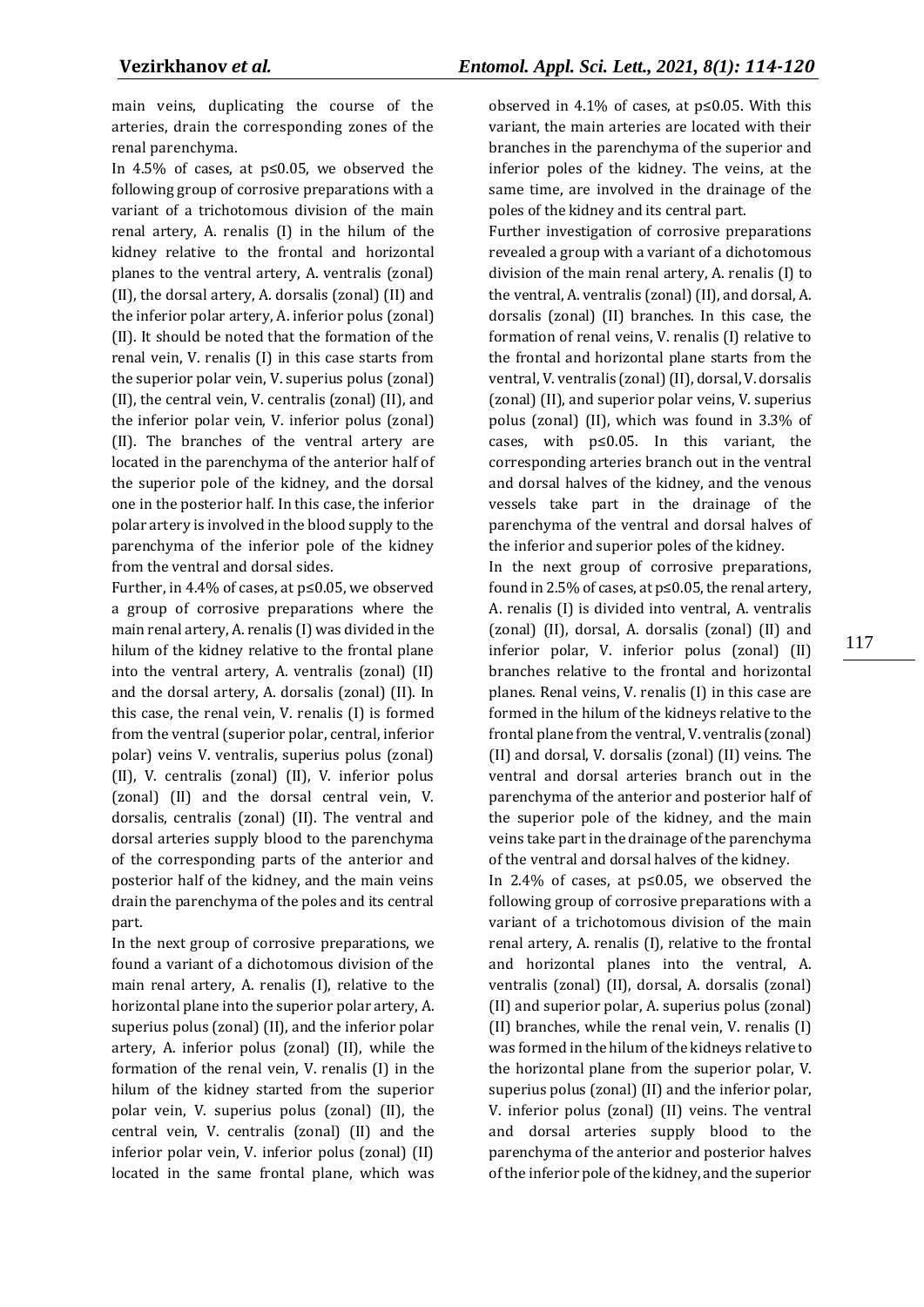polar artery supplies blood to the corresponding ventral and dorsal parts of the superior pole of the kidney, while the venous vessels drain the parenchyma of the ventral and dorsal halves of the poles of the kidney.

Further, we observed the following group of corrosive preparations with a variant of a dichotomous division of the main renal artery, A. renalis (I), relative to the horizontal plane into the superior polar artery, A. superius polus (zonal) (II), and the inferior polar artery, A. inferior polus (zonal) (II), while the renal vein, V. renalis (I), is formed from the ventral (superior polar, central, inferior polar) veins, V. ventralis, superius polus (zonal) (II), V. centralis (zonal) (II), V. inferior polus (zonal) (II) and dorsal central veins, V. dorsalis, centralis (zonal) (II), which was observed in 2.3% of cases, at p≤0.05. In these preparations, the superior and inferior polar arteries supply blood to the corresponding parts of the ventral and dorsal half of the kidney poles, while the corresponding main venous vessels drain the parenchyma of the poles and the central part of the kidneys.

In the next group of preparations, found in 2.1% of cases, at p≤0.05, the renal artery, A. renalis (I), in the hilum of the kidney was divided into the superior polar, A. superius polus (zonal) (II), central, A. centralis (zonal) (II) and the inferior polar arteries, A. inferior polus (zonal) (II), located in one frontal projection, while the renal vein, V. renalis (I), was formed relative to the horizontal plane from the superior polar, V. superius polus (zonal) (II), and inferior polar veins, V. inferior polus (zonal) (II). On these preparations, the main arteries are distributed in the ventral and dorsal halves of the poles of the kidney and its central part, while the superior and inferior polar veins drain the corresponding areas of the parenchyma of the ventral and dorsal halves of the kidney.

In the next group of corrosive preparations, which was encountered in 1.4% of cases, at p≤0.05, we observed a variant of a trichotomous division of the main renal artery, A. renalis in the hilum of the kidney relative to the horizontal and frontal plane into the ventral, A. ventralis (zonal) (II), dorsal, A. dorsalis (zonal) (II) and the inferior polar arteries, A. inferior polus (zonal) (II), while the renal vein, V. renalis (I), in the hilum of the kidney was formed relative to the horizontal plane from the superior polar, V. superius polus

(zonal) (II) and inferior polar veins, V. inferior polus (zonal) (II). In those preparations, the ventral and dorsal arteries supply blood to the parenchyma of the anterior and posterior halves of the superior pole of the kidney, and the inferior polar artery branches out with its branches in the parenchyma of its inferior pole, while the venous vessels drain the corresponding sections of the parenchyma of the superior and inferior poles of the kidney.

Finally, we observed the last group of corrosive preparations, where the renal artery, A. renalis, and renal vein, V. renalis (I) had the shape of a single trunk, with perforated veins and arteries, which was found in 1.3% of cases, at  $p \le 0.05$ .

Our experimental morphological study is based on a 3D analysis of variants of the intra-organ division of the main branches of the renal arteries and the fusion of the main renal venous vessels. We have carried out studies to study the topographic and anatomical features of the structure of the arterial vessels of the kidneys relative to the venous vessels, since, according to some researchers, the renal veins repeat the course of the cognominal arteries [6-19], with which we cannot agree. The results of our studies revealed 17 topographic and anatomical variants of the location of the arteries relative to the venous vessels. Studies have shown that, relative to the division options, the arterial vessels of the kidneys repeat the course of the venous vessels on average  $(X \pm m)$  in 31.7% of cases, and regarding the types of branching (magistral or loose) the veins duplicate the course of the arteries on average  $(X \pm m)$  in 30.0 % of cases, at p ≤ 0.05. In most cases, already in the hilum of the kidneys, one can see the inconsistency of the course of the main arterial and venous vessels, which corresponds to the data of many authors who examined the kidneys of human corpses by the corrosive and radiographic method and established different topography of the intraorgan arterial and venous vessels of the kidney [3, 7, 8] indicating that that one of the topographic features of the renal vessels, in particular their intra-organ part, is the discrepancy between the number and topography of the arteries and veins of the kidneys.

### **CONCLUSION**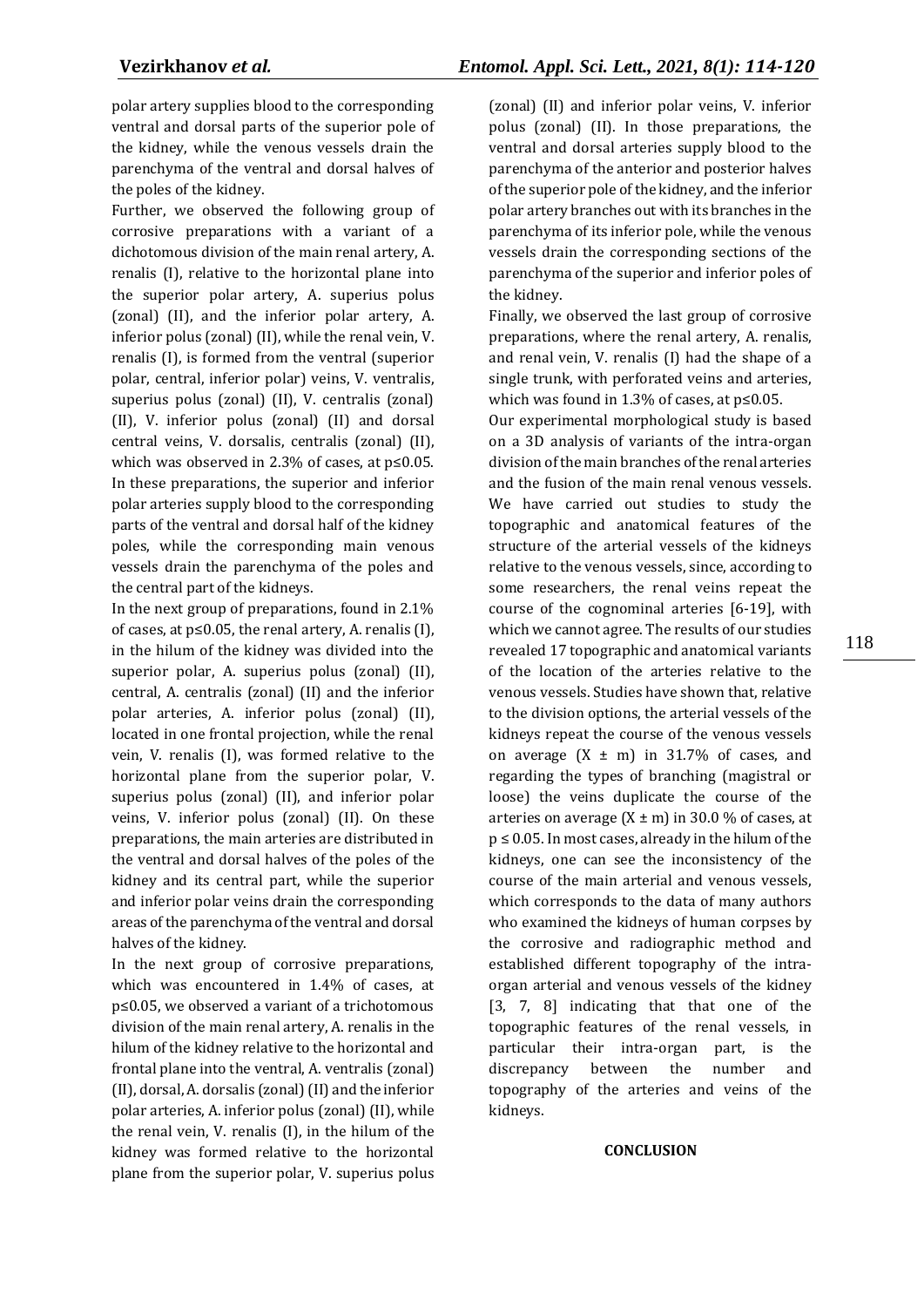The analysis of polychrome corrosion preparations of arterial and venous vessels of the kidneys has revealed 17 topographic and anatomical variants of the division of the arterial bed and the formation of the venous bed of the kidney, where the main trunks in the renal hilum occupy different positions relative to the sagittal, frontal and horizontal planes.

The 3D analysis of polychrome corrosive preparations of arterial and venous vessels of the kidneys showed that the great arterial vessels in 30.0% of cases repeated the course of the cognominal venous vessels, both concerning their location in the hilum of the kidney relative to the sagittal, frontal and horizontal planes, and their course, and topography in the parenchyma of the organ.

# **ACKNOWLEDGMENTS:** None

# **CONFLICT OF INTEREST:** None

**FINANCIAL SUPPORT:** The article was published as part of the implementation of the Russian Foundation for Basic Research (RFBR) grant under agreement no. 20-315-90008.

# **ETHICS STATEMENT:** None

# **REFERENCES**

- 1. Asfandiyarov FR. Structural transformations of the renal artery system at the stages of prenatal ontogenesis, aging and pathological conditions. Abstract... Doct Diss. Saratov; 2011. 42p.
- 2. Vagabov IU, Fedorov SV, Kafarov ES, Isaev MK, Elzhurkaeva LR, Ioffe AY. Topographic and anatomical analysis of the tubular structures of the hilum of the kidney. Med Vestn Bashkort. 2015;10(5(59)):88-90.
- 3. Gubarev KK, Musokhranov VV, Borisenko MV. Features of preparation of the ureter in kidney transplantation depending on the location of the ureteral vein in different types of renal vein formation. Omsk Nauchn Vestn. 2006;3(37):331-4.
- 4. Kafarov ES, Udochkina LA, Bataev KM. 3D analysis of the venous vessels in the human kidney. Morfologiya. 2019;(2):147.
- 5. Kafarov ES, Udochkina LA, Bataev KM, Vagabov IU. Stereoanatomical analysis of the

intra-organ venous bed of the kidney. Morfologiya. 2019;(2):147.

- 6. Kvyatkovskaya TA, Chernyavsky EK, Kutsyak TL. Anatomical and sonographic comparison of morphometric data of the renal vessels and their intraorgan branches. Russ Morph J. 2000(1-2):201-2.
- 7. Kostilenko YP, Makhmud A, Khusein A. Angioarchitectonics of the medulla and cortex of the kidneys. Klіn anatomіya ta Oper khіrurgіya. 2008;7(4):44-8.
- 8. Mochalov O. Individual variability of the architectonics of the blood vessels of the kidney: Author's abstract of a Dr. Med. Sc. dissertation. Ministry of Health and Social Welfare of the Republic of Moldova; State University of Medicine and Pharmacy named after N. A. Testemițanu. Chișinău. 2006; 17.
- 9. Udochkina LA, Kafarov ES, Sandzhiev EA. Stereoanatomy of the vascular system of the human kidney. Innov Technol Teach Morphol Discip. 2012;(1):141-5.
- 10. Assadi M, Ebrahimi A, Eftekhari M, Fard-Esfahani A, Ahari MN, Nabipour I, et al. A simple way to distinguish bed clothing contamination in a whole body bone scan: a case report. J Med Case Rep. 2007;1(1):1-4.
- 11. Burdea G, Coiffet P. Virtual reality technology. New jersey: Wiley. 2003; 464 p.
- 12. Gill IS, Patil MB, de Castro Abreu AL, Ng C, Cai J, Berger A, et al. Zero ischemia anatomical partial nephrectomy: a novel approach. J Urol. 2012;187(3):807-15.
- 13. Ivandaev A, Askerova A, Zotikov A, Kozhanova A, Schima W, Karmazanovsky G. Successful surgical treatment with ex vivo technique in a patient with renal artery aneurysm rupture and bilateral arteriovenous fistula. J Vasc Surg Cases Innov Tech. 2018;4(3):232-6.
- 14. Kafarov ES, Bataev KM, Udochkina LA, Fedorov SV. Sources and options for the formation of renal human veins. Int J Eng Adv Technol. 2019;8(4):1009-12.
- 15. Kocakoc E, Bhatt S, Dogra VS. Renal multidector row CT. Radiol Clin. 2005;43(6):1021-47.
- 16. Lakatos O, Darokzi J, Lacatos M. Conjunctival and vascular structure and architecture of the renal sinus in humans. Acta Anat, România. 1996;2(1):30-1.